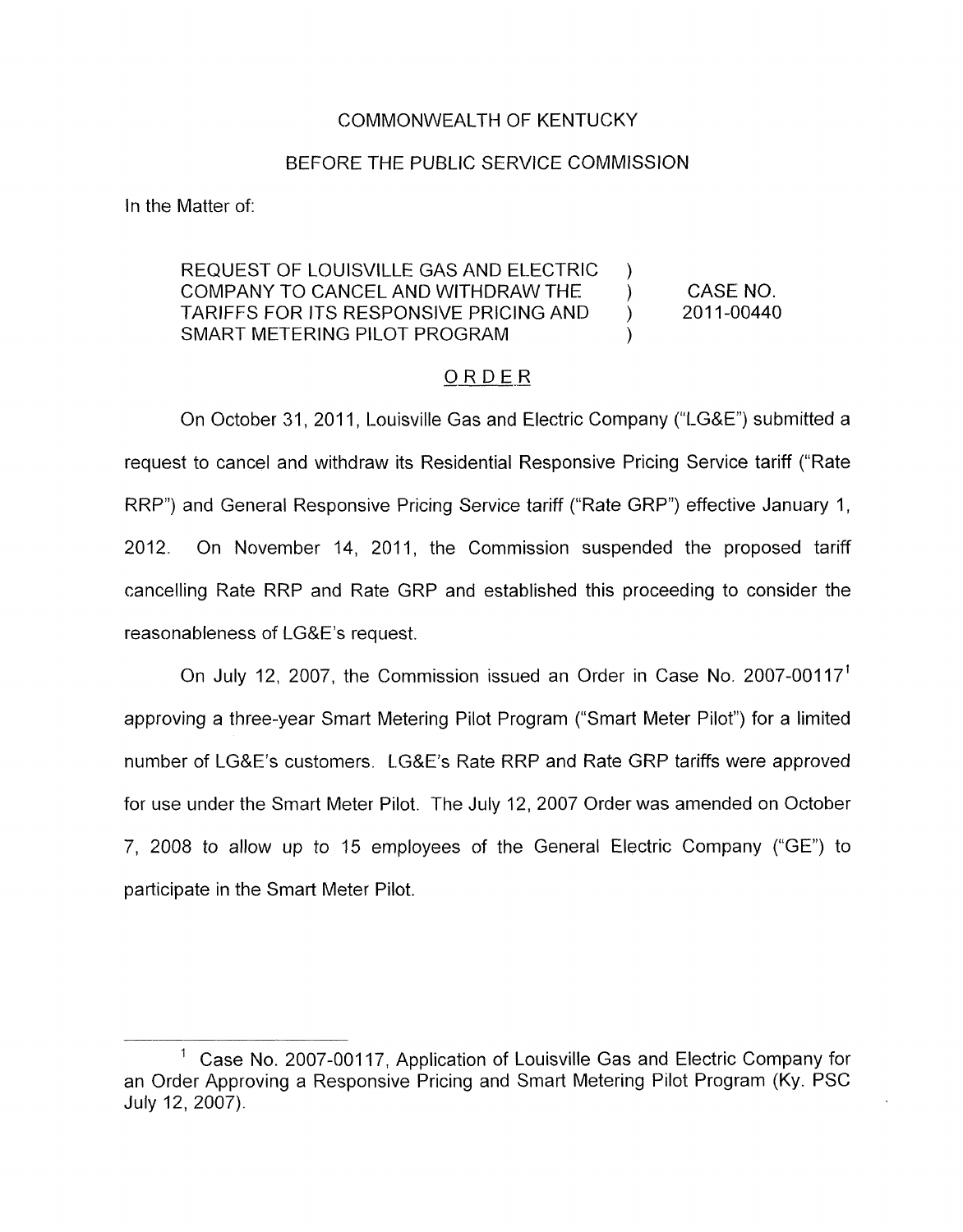## **Background**

Pursuant to the terms of a Settlement Agreement it entered into in its 2003 rate  $case<sup>2</sup>$  LG&E began developing a residential real-time pricing pilot program. However, once the Commission issued its Order in Administrative Case No. 2006-00045<sup>3</sup> to review the new Public Utility Regulatory Policies Act of 1978 ("PURPA") standard relating to time-based metering, LG&E determined that it would be in its customers' best interest to delay implementation until the Commission addressed the PURPA timebased metering standard. Although we did not require the time-based metering standard be adopted, the Commission took notice of LG&E's rate case Settlement Agreement in our Final Order in Administrative Case No. 2006-00045 and, among other things, required LG&E to "finalize its proposed residential real-time pilot pricing program in accordance with the settlement in Case No. 2003-00433 and submit the plan for Commission consideration within 90 days of the date of this Order."4 LG&E complied with this requirement and submitted the application referenced above, which was docketed as Case No. 2007-00117.

As required by the Commission's Order in Case No. 2007-00117, LG&E submitted annual reports on April 1, 2009, April 1, 2010, and April 1, 2011. Its final evaluation report ("Final Report") was submitted on July I, 2011. Commission Staff issued a request for information on December 22, 2011 to which LG&E responded on

 $2$  Case No. 2003-00433, An Adjustment of the Gas and Electric Rates, Terms, and Conditions of Louisville Gas and Electric Company (Ky. PSC June 30, 2004).

 $3$  Administrative Case No. 2006-00045, Consideration of the Requirements of the Federal Energy Policy Act of 2005 Regarding Time-Based Metering, Demand Response, and Interconnection Service (Ky. PSC Dec. 21 , 2006).

<sup>&</sup>lt;sup>4</sup> *Id.* Ordering paragraph 2 at 18.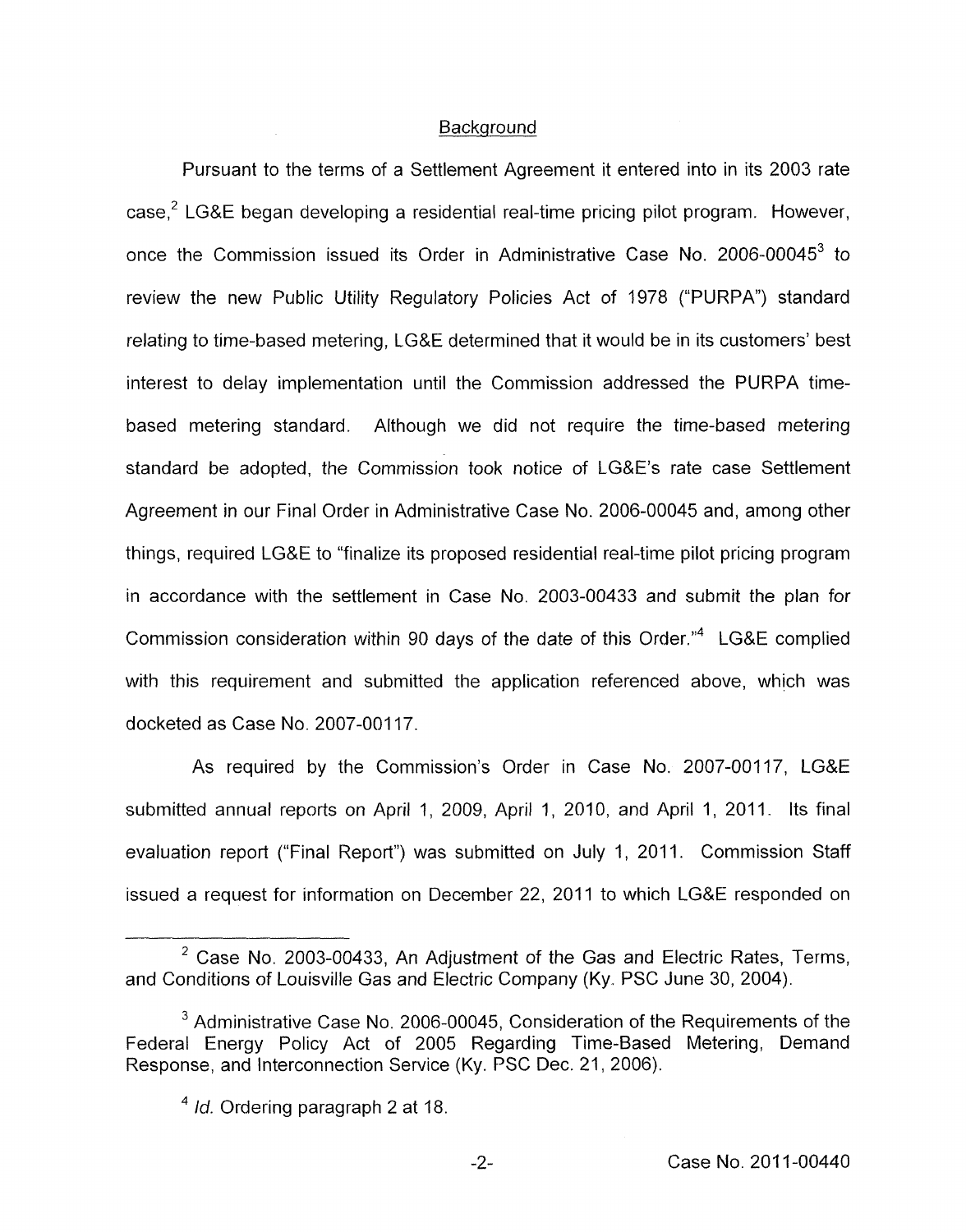January 6, 2012. Commission Staff held an informal conference ("IC") with representatives of LGQE on January 17, 2012. Following the IC, LG&E provided additional information and clarification regarding the results of the program along with ad'ditional information regarding the cost to continue the pilot.

#### Summary Description of the Smart Meter Pilot

The Smart Meter Pilot incorporates a price-responsive rate structure with time-ofuse and real-time (critical peak pricing) components. The time-of-use component provides known rates for known periods that apply about 99 percent of the time. The weekday and weekend hours are divided into three time-of-use periods, each with different rates ranging from low to medium to high. The real-time component has a published rate that is approximately five times higher than the standard residential tariff rate during hours of critical peak period ('CPP") generation. LG&E limited the critical peak pricing period to no more than 80 hours per year (approximately one percent of the time) and participants received notice at least one-half hour before critical peak pricing began in order to shift usage.

LG&E installed smart meters equipped with electronic cards that provide two-way communication. The smart meters allow LG&E to record and transmit a customer's usage during different pricing periods. LG&E also installed energy-use display equipment (in-home monitors) to allow participants to receive the pricing signal from LG&E indicating the rate that was currently applicable. These in-home monitors also provide the half-hour notice of the critical peak pricing period. Finally, LG&E equipped participants with programmable thermostats and load control switches in order to enable participants to maximize energy savings and to allow participants time to shift any non-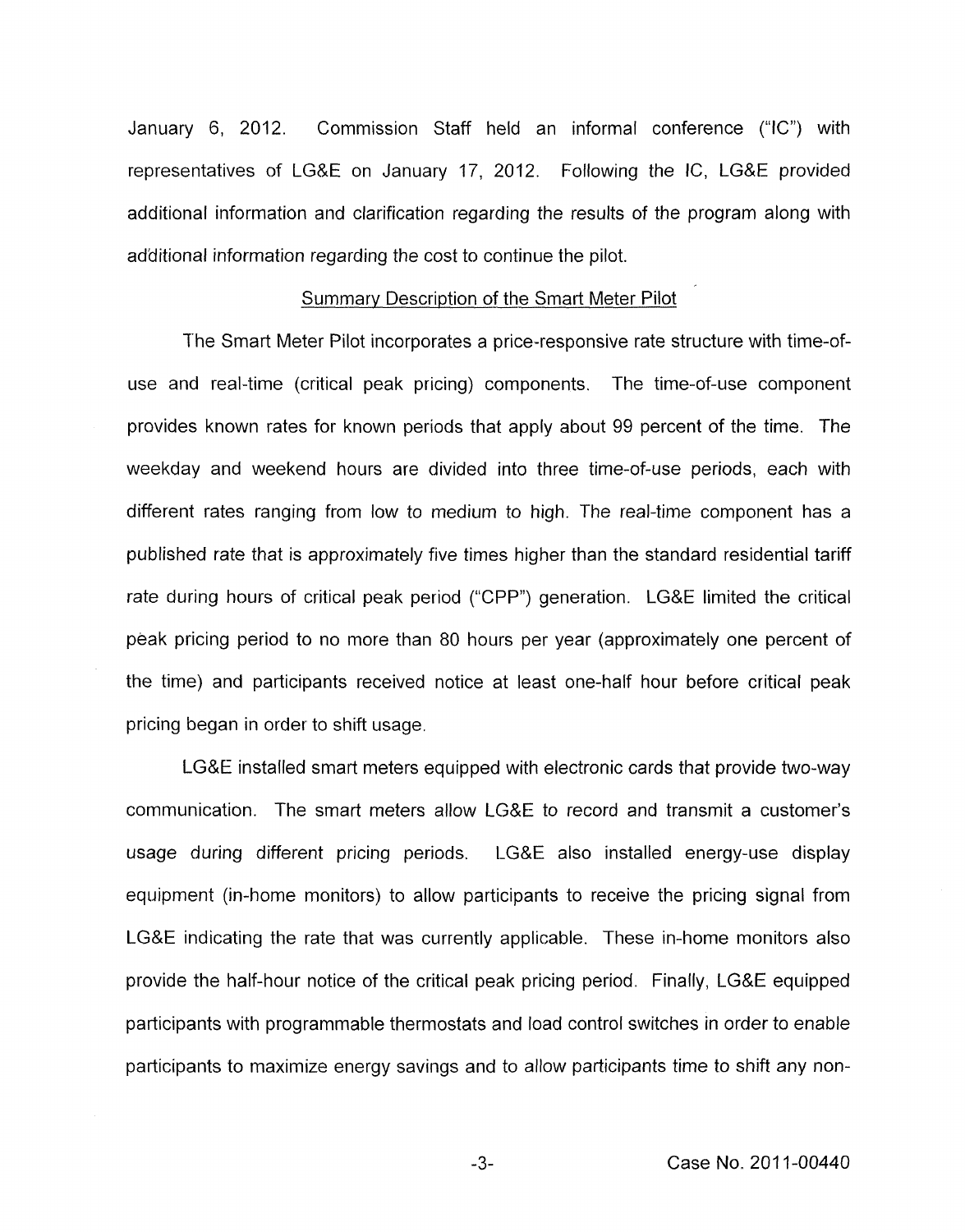critical load to a nan-critical time period. The thermostats are able to receive pricing period signals.

LGRE drew its participants and a control group on a voluntary basis from four metering routes (about 2,000 customers). LG&E's plan was to draw 150 Smart Meter Pilot participants from these four meter reading routes. The remainder of the customers was considered as a control group that received various levels of equipment but were not direct participants in the pilot. Members of the control group were not on the pilot program tariffs. The control group was to receive the following types of equipment: 150 customers would receive programmable thermostats and in-home information displays; 150 customers would receive programmable thermostats and load control devices; 100 customers would only receive the in-home information displays; and the remaining customers would only receive the smart meters.

#### LG&E's Reports

LG&E submitted its first annual report on April 1, 2009 for the 2008 calendar year. LGRE reported that 102 Residential customers (including the GE customers) and two General Services customers were participating in the Smart Meter Pilot by the end of 2008.<sup>5</sup> GoodCents Solutions, LG&E's consultant that reviewed the results of the Smart Meter Pilot, found that, for Summer 2008 and Winter 2008, the pilot participants used more energy than the regular customers and that weekend usage for the participants was higher than weekday usage. It also found, however, that there was a slight decrease in energy usage by the participants during high price and critical peak

<sup>2008</sup> Responsive Pricing and Smart Metering Pilot Program Annual Report for Louisville Gas and Electric Company at 7 (filed Apr. 1, 2009).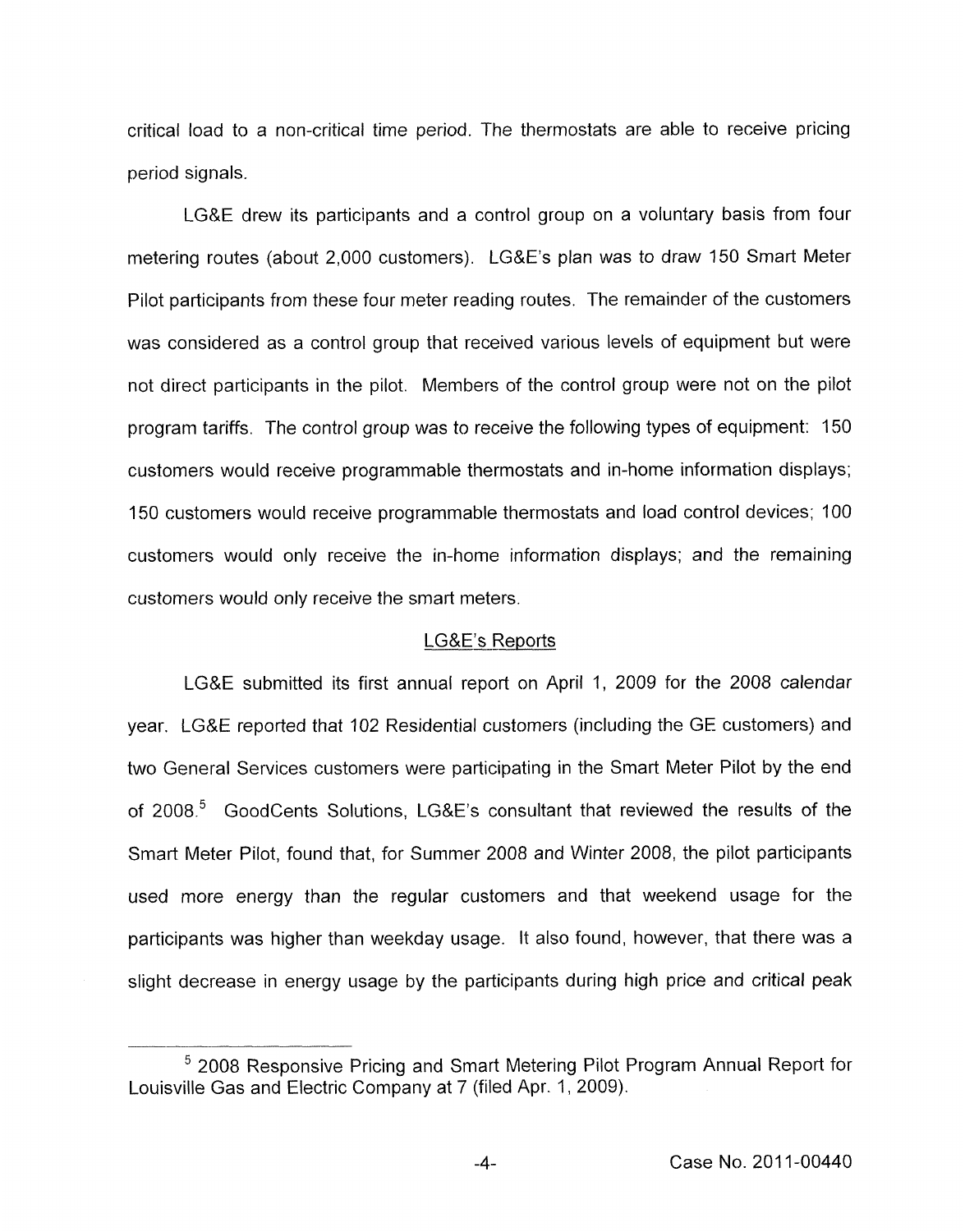periods.<sup>6</sup> LG&E reported that customer feedback had been positive and that load reductions could be achieved with time-of-use pricing and CPP events.<sup>7</sup>

As noted in its April 1, 2010 Annual Report (covering the 2009 calendar year), the number of Residential participants declined to 94 by December 2009 but the number of General Service customers grew to four.<sup>8</sup> LG&E contracted with an outside market research firm, Horizon InSight ("Horizon"), to assess the Smart Meter Pilot with respect to customer satisfaction. $9$  According to the Horizon Report, the main reason cited for enrollment in and satisfaction with the program was the prospect of saving money. Not surprisingly, a customer's reported satisfaction with the program was highly correlated to their ability to quantify actual savings.<sup>10</sup> Horizon also reported that regardless of cost savings, customers stated that they felt a greater sense of "empowerment" as a direct result of the program. Therefore, Horizon noted that while financial savings was a significant focal point of the program, providing a sense of

<sup>&</sup>lt;sup>6</sup> Schmidt Consulting Services, Demand Side Management Pilots, M & V CPP Report, A Report to LG&E from Good Cents Solutions, March 2009 at 41 (filed Apr. 1, 2009).

 $7$  2008 Responsive Pricing and Smart Metering Pilot Program Annual Report for Louisville Gas and Electric Company at 13 (filed Apr. 1, 2009).

<sup>&</sup>lt;sup>8</sup> Responsive Pricing and Smart Metering Pilot Program Annual Report for Louisville Gas and Electric Company at 8 (filed Apr. 1, 2010).

<sup>&</sup>lt;sup>9</sup> Smart Rate Program Assessment, Executive Summary Report, Horizon InSight (filed Dec. 9, 2009).

 $10$  Responsive Pricing and Smart Metering Pilot Program Annual Report for Louisville Gas and Electric Company at 20 (filed Apr. 1, 2010).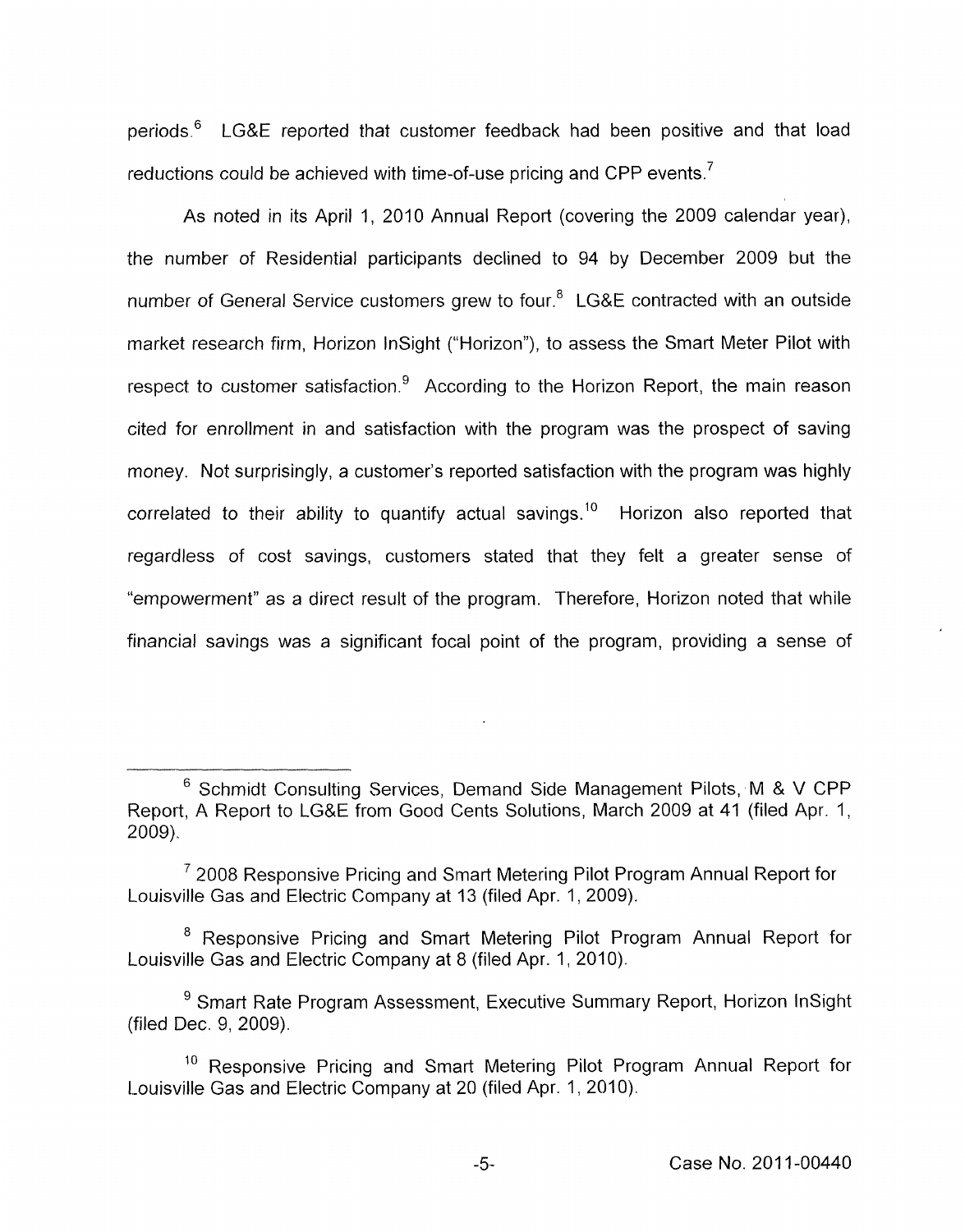"consumer control'' may actually be the more powerful motivator for influencing ongoing customer engagement and retention.<sup>11</sup>

LG&E submitted its final report regarding the Smart Meter Pilot on July 1, 2011. Generally, LG&E found that the analysis of the three summers of data demonstrates that participating customers consistently decreased their energy usage slightly in high and critical peak pricing periods; however, they used more energy overall throughout the summer periods compared to non-participants.<sup>12</sup> In addition, research performed by Goodcents Solutions found that the Smart Meter Pilot had a positive effect on customers. Data showed that the pilot program had influenced the following: awareness of home energy consumption; motivation to change behaviors related to energy usage; understanding *of* ability to control energy consumption behaviors; and willingness to be accountable for home energy usage. **l3** 

In the Recommendations section of the Final Report, LG&E states that the Smart Meter Pilot consisting of approximately 2,000 meters is now complete and that it seeks to discontinue the pilot. LG&E states that it would leave the existing meters in place and begin collecting meter readings through normal meter reading operations to ensure constant operational performance and continuous customer service. Pending Commission approval, LG&E would communicate the end of the Smart Meter Pilot with the remaining participants and place them on the standard rate schedule. In addition,

 $11$  *Id.* 

<sup>&</sup>lt;sup>12</sup> Responsive Pricing and Smart Metering Pilot Program Final Report, Kentucky Public Service Commission, at 10 to 11 (filed July 1, 2011).

l3 *Id.* at 13.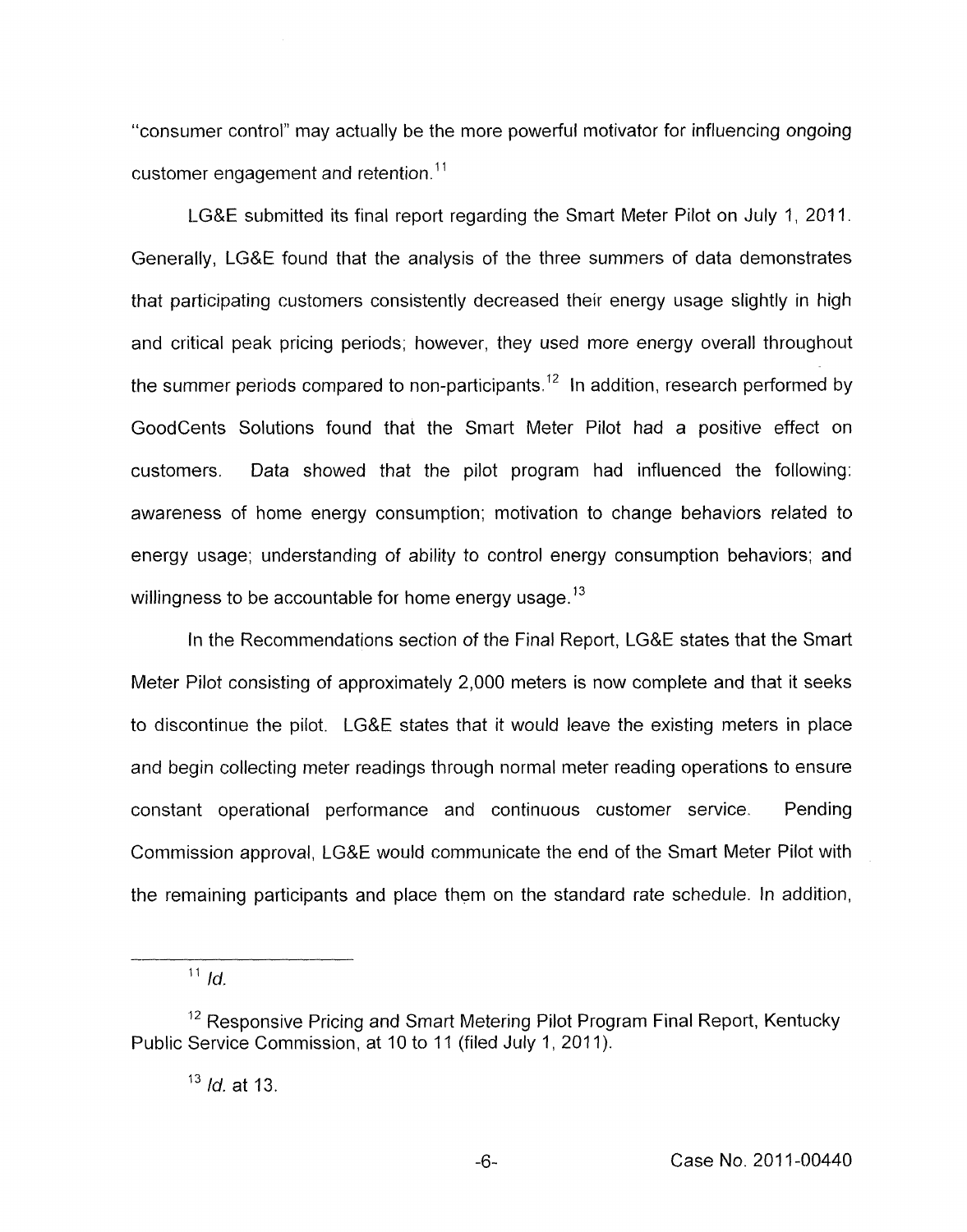LG&E would plan to provide the Smart Meter Pilot participants with an opportunity to participate in future time-of-use rate pilots, if they desired.<sup>14</sup>

## Other Findings from the Smart Meter Pilot

While LG&E found that participants in the Smart Meter Pilot consistently shifted load from higher-priced weekday hours to lower-priced weekend hours, the participants, overall, used more energy than non-participants. In addition, LG&E noticed there was a "bounce back" effect after the CPP events where participants turned things back on sooner than expected. As a result, there was a savings of up to 1 kW per participant but the bounce back effect resulted in a peak that was up to 0.8 kW higher than the preevent peak. LG&E noted that the GE participants with smart appliances showed the largest reductions during CPP events.

LG&E also explained that there are several technology (equipment and software) issues that are part of the basis for its request to discontinue the pilot. LG&E found that the meters were accurate in measuring consumption but that it had not been able to fully test and evaluate two-way communications because appropriate systems were not readily available or economically feasible during the Smart Meter Pilot period. LG&E stated that the hardware and software employed had become out dated and limited in performance compared to more recently available technology. In addition, the thirdparty vendor that was responsible for meter data management has determined that it will no longer support the meter data platform.

According to LG&E, the annual cost to maintain the existing technology is approximately \$240,000, and, even at that cost, it is unknown how long LG&E can

**l4** *Id.* at 15.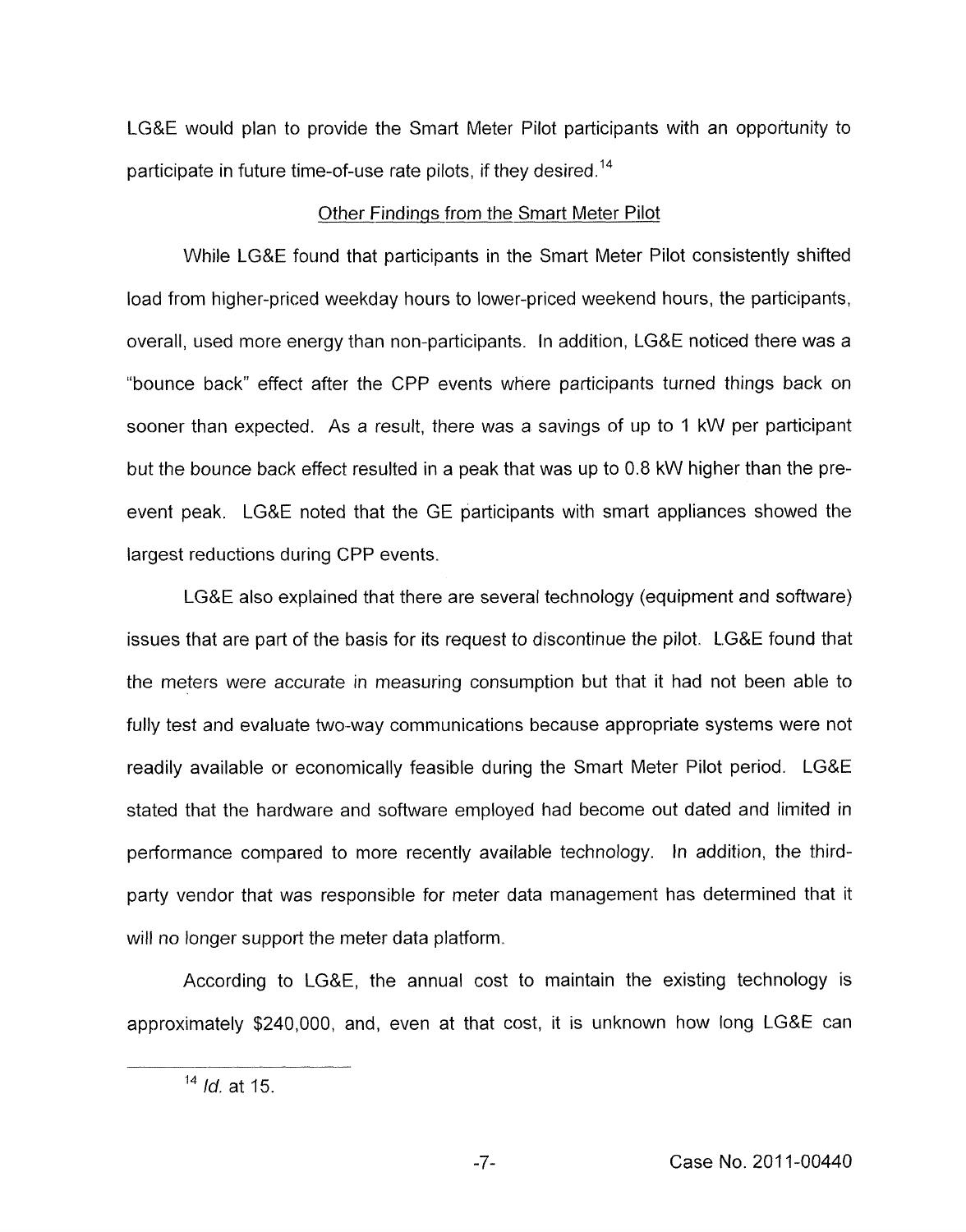maintain the program.<sup>15</sup> It would cost approximately \$500,000 to develop a meter data management system and revamp the program. Revamping the program would also require replacement of the existing smart meters, communications equipment, and premises devices.<sup>16</sup> At the IC, LG&E stated that it estimates that the revamped program would support about 1,000 participants. In its 2010 Annual Report, LG&E reported a total program cost of \$2,033,000 through December 201Q.'7

According to LG&E's request to cancel and withdraw its RRP and GRP tariffs, the Smart Meter Pilot was designed *to* provide residential and commercial customers a variable rate schedule for their energy usage and to determine whether customers would change their electric usage behavior if they were provided either economic incentives or additional information related to their energy cost.<sup>18</sup> LG&E reported that the results showed that there were load reductions, shifts in peak usage to off-peak periods, but that customers receiving CPP signals created higher peaks and consumed more energy. $19$ 

In its Final Report, LG&E stated that it "...believes that pilots and trials designed to understand customer behavior (i.e., acceptance, use, sustainability of savings, etc.) and investigate emerging technology integration into existing system infrastructure

<sup>&</sup>lt;sup>15</sup> LG&E's Response to Staff's Request for Information of December 22, 2011, Item 1, b(1) (filed Jan. 6, 2012).

 $16$  *Id.*, Item 9.

<sup>&</sup>lt;sup>17</sup>  $Id.$ , Item 1, b(4) and 2010 Annual Report at 17 (filed Apr. 1, 2011).

 $18$  Application (filed Oct. 31, 2011).

<sup>&#</sup>x27;' *Id.* at 1-2.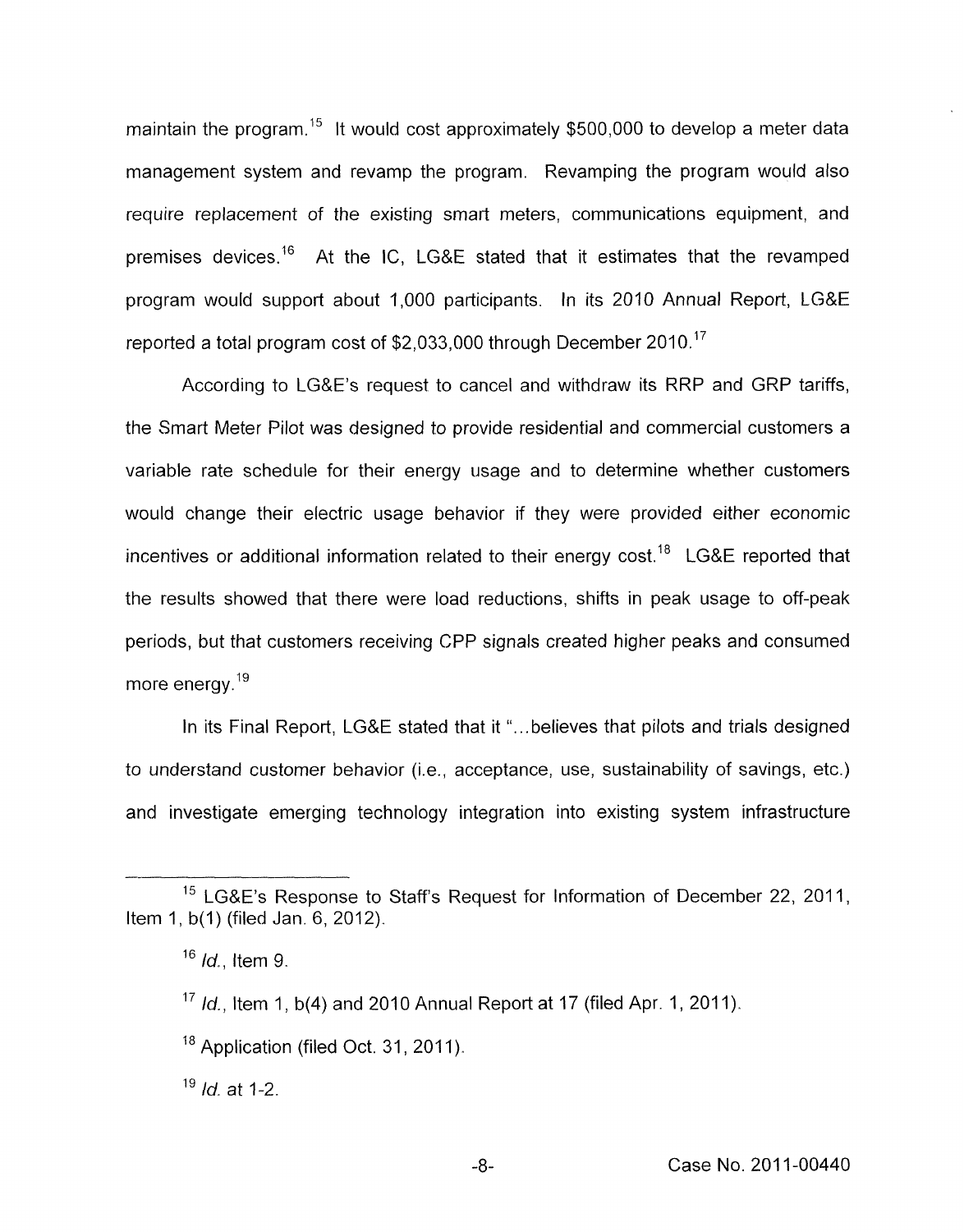should be continued."<sup>20</sup> LG&E also broadly outlined the objectives it believed should be the focus of future pilots. Finally, LG&E stated that it plans to continue its dynamic pricing and smart metering efforts while developing and refining a number of issues and plans to ensure that deployment does not outpace technology.<sup>21</sup> At the IC, LG&E stated that it had discussed the possibility of developing a new smart meter pilot with its Demand-Side Management ("DSM") Energy Efficiency Advisory Group ("EEAG") and was working to develop a practical business case to pursue another pilot.

Based on its review of the record in this proceeding, the Commission finds that LG&E should be allowed to discontinue its Smart Meter Pilot, and cancel and withdraw its Rate RRP and Rate GRP tariffs. The Commission, however, notes that the Smart Meter Pilot was Kentucky's first (and only) program to offer dynamic pricing, and inhome displays to customers of a jurisdictional electric utility.<sup>22</sup> We commend LG&E for its efforts and strongly encourage LG&E to continue its efforts with its DSM EEAG to develop a new dynamic pricing program for Residential and General Service customers. The Commission believes that the information gained and the lessons learned will be invaluable in allowing LG&E, along with its DSM EEAG, to craft a new program that will improve upon the results of the Smart Meter Pilot.

<sup>&</sup>lt;sup>20</sup> Responsive Pricing and Smart Metering Pilot Program Final Report, Kentucky Public Service Commission, at 15 (filed July 1, 2011).

<sup>21</sup>*Id.* at 16.

<sup>&</sup>lt;sup>22</sup> In two recent proceedings, Owen Electric Cooperative, Inc. broadly described a similar effort it plans to undertake but no formal request has been made to the Commission at this time.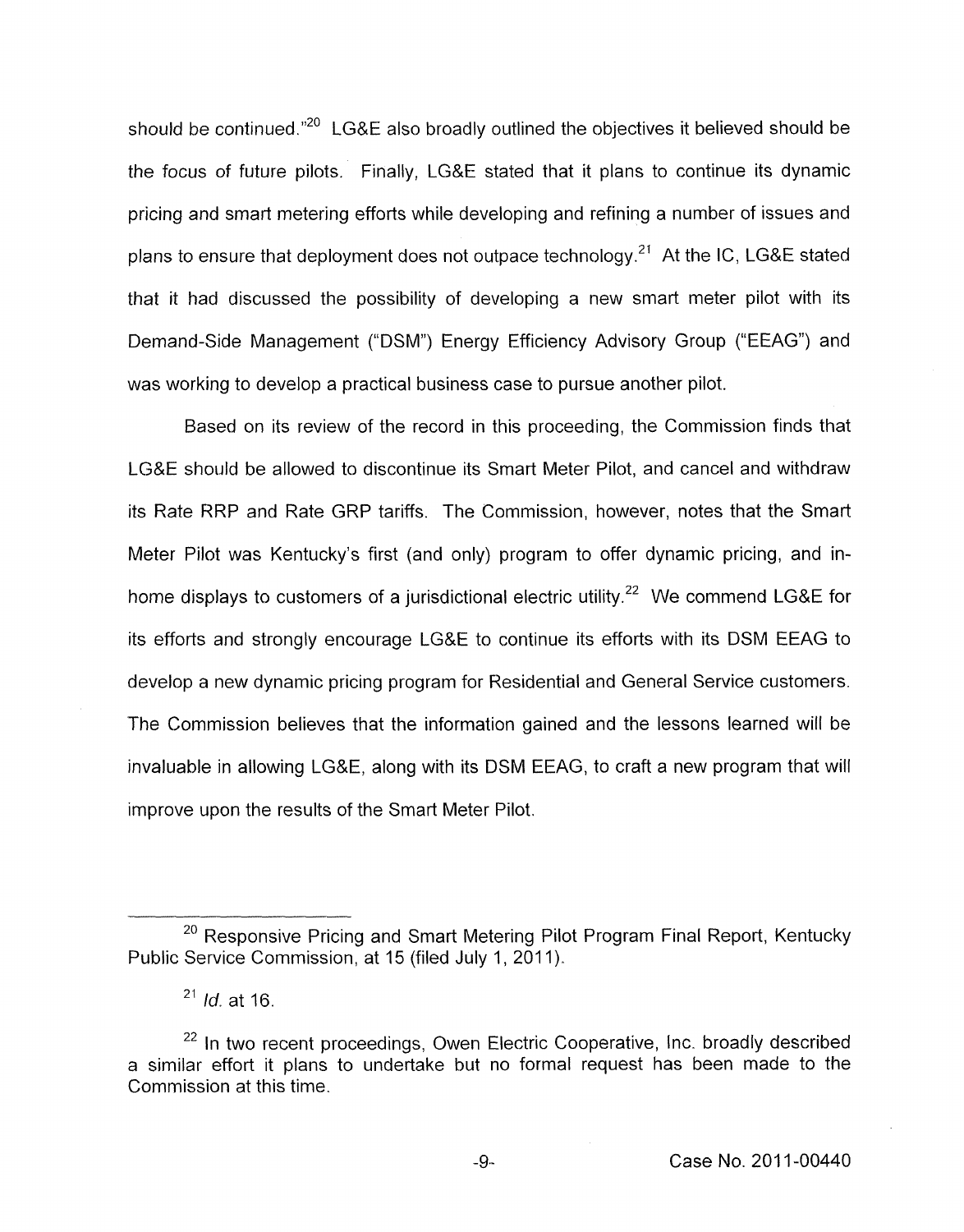Although the Commission did not require adoption of the new PURPA standards regarding dynamic pricing arising from the Energy Policy Act of 2005, it did direct each jurisdictional electric utility to give further consideration to demand response and timebased products.<sup>23</sup> In its review of the new PURPA Smart Grid Investment standard arising from the Energy Independence and Security Act of 2007, the Commission directed jurisdictional electric utilities to adopt the Smart Grid Investment Standard. $^{24\,\,25}$ The Commission, therefore, believes that it has established a record of its support for consideration of dynamic pricing pilot programs.

The Commission has also determined that it will monitor LG&E's progress by requiring periodic reports. We find that LG&E should submit a report describing its efforts to develop a new program every three months until it has submitted a dynamic pricing or smart meter application for the Commission's consideration.

IT IS HEREBY ORDERED that:

1. LG&E shall be allowed to discontinue its Smart Meter Pilot, and cancel and withdraw its Rate RRP and Rate GRP tariffs.

2. LG&E shall submit a report describing its efforts to develop a new program every three months until it has submitted a dynamic pricing or smart meter application

*<sup>23</sup>*Administrative Case No. 2006-00045, Consideration of the Requirements, of the Federal Energy Policy Act of 2005 Regarding Time-Based Metering, Demand Response, and Interconnection Service (Ky. PSC Dec. 21 , 2006) at 10 to 11.

<sup>&</sup>lt;sup>24</sup> Administrative Case No. 2008-00408, Consideration of the New Federal Standards of the Energy Independence and Security Act of 2007 (Ky. PSC Oct. 6, 2011) at 127.

 $25$  The Commission granted rehearing on the adoption of the Smart Grid Investment Standard on November 17, 2011.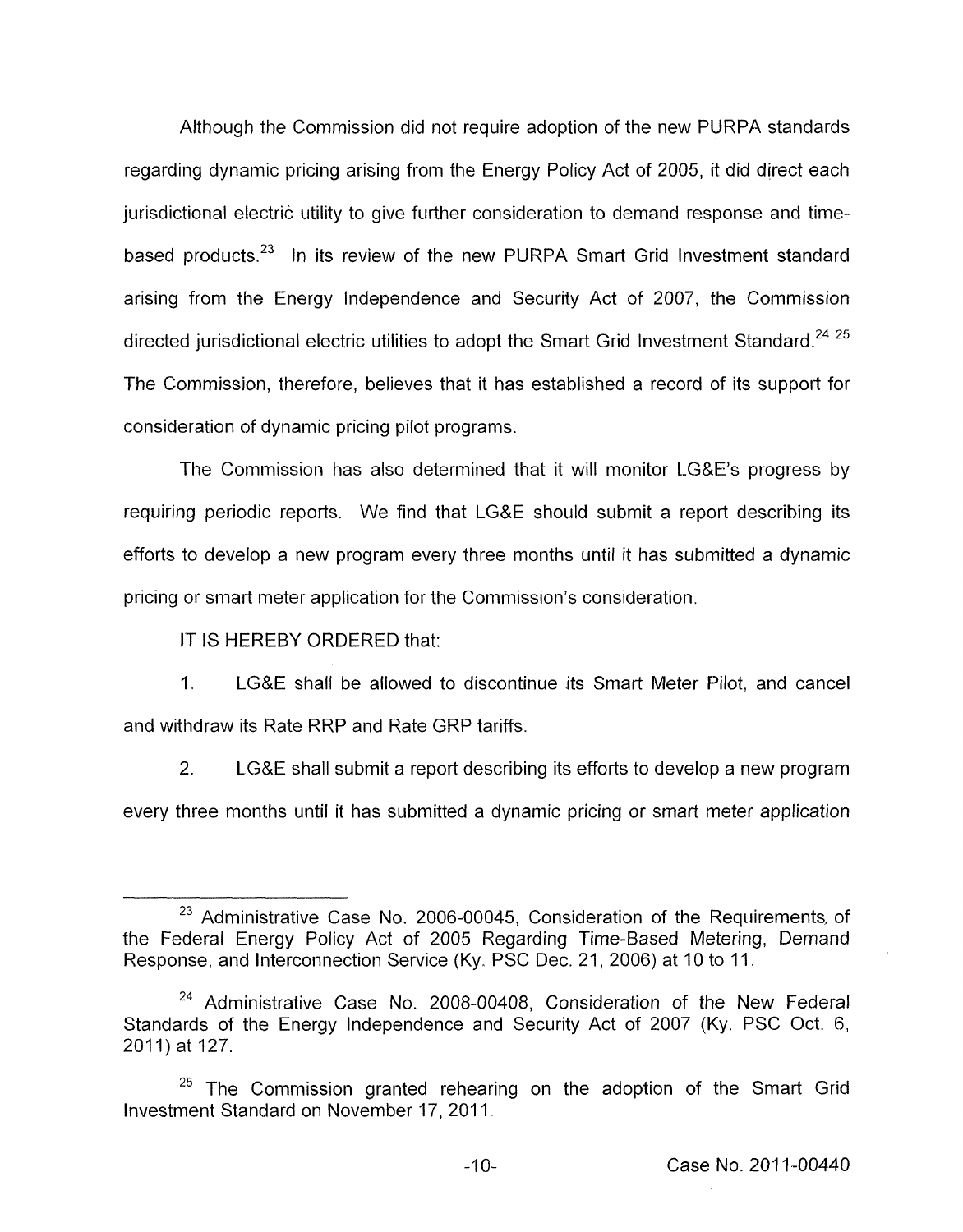for the Commission's consideration, with its first report to be filed three months from the date of this Order.



 $AT$ Exequive Director

Case No. 2011-00440